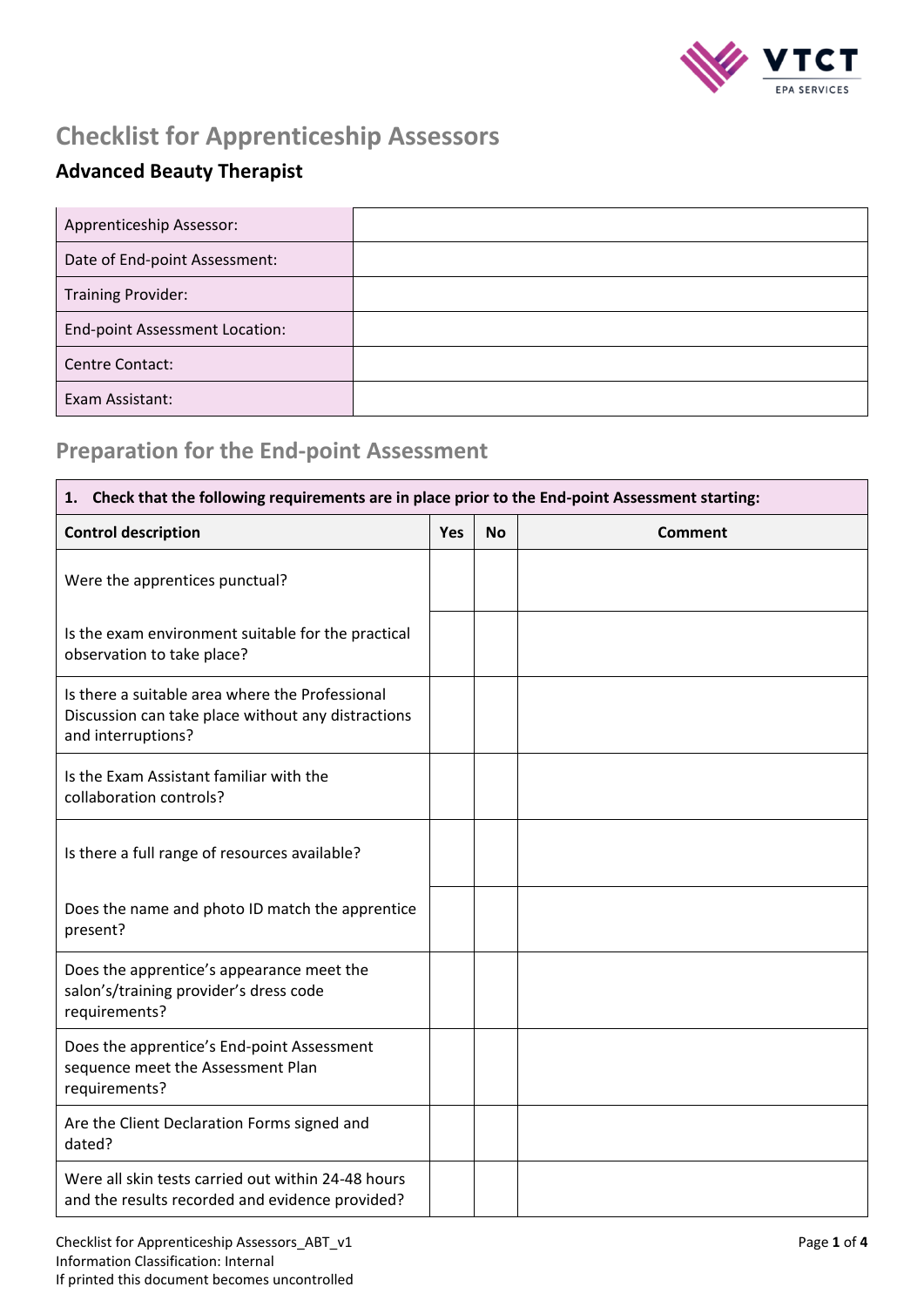

| Confirm that the assessment area has met the resource requirements as listed below:<br>2.<br>(maximum 1 apprentice)                  |     |           |                |
|--------------------------------------------------------------------------------------------------------------------------------------|-----|-----------|----------------|
| Requirement/resource:                                                                                                                | Yes | <b>No</b> | <b>Comment</b> |
| Is there health and safety information available for<br>visitors?                                                                    |     |           |                |
| Is there a designated waiting area for clients?                                                                                      |     |           |                |
| Are there refreshment facilities available?                                                                                          |     |           |                |
| Is there adequate lighting and heating?                                                                                              |     |           |                |
| Is there access to a WC?                                                                                                             |     |           |                |
| Is there a first aid kit available?                                                                                                  |     |           |                |
| Is a sharps bin/clinical waste disposal available?                                                                                   |     |           |                |
| Is the work area sufficient for the apprentice?                                                                                      |     |           |                |
| Is there access to electrical points?                                                                                                |     |           |                |
| Are the following in good working order:<br>Facial electrical/mechanical equipment<br>٠<br>Body electrical/mechanical equipment<br>٠ |     |           |                |
| Is there a beauty couch available?                                                                                                   |     |           |                |
| Is there a trolley available for the apprentice?                                                                                     |     |           |                |
| Is there a client chair with a back?                                                                                                 |     |           |                |
| Are there towels and gowns available?                                                                                                |     |           |                |
| Are there professional salon products available?                                                                                     |     |           |                |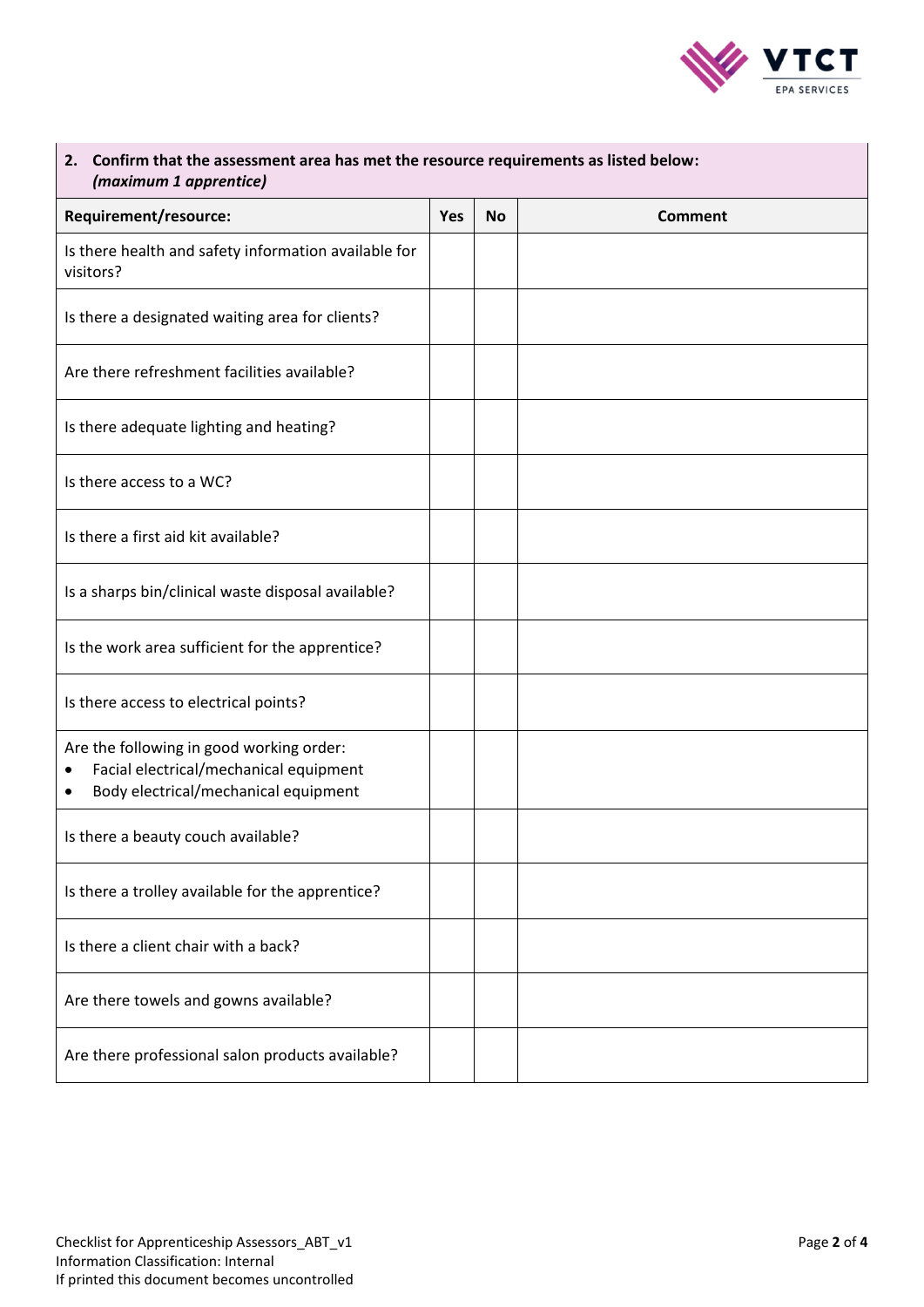

### **3. Apprentices undertaking the End-point Assessment**

| Requirement/resource:                                                                       | <b>Yes</b> | <b>No</b> | Comment |
|---------------------------------------------------------------------------------------------|------------|-----------|---------|
| Does the apprentice comply with health and safety<br>throughout their End-point Assessment? |            |           |         |
| Has the apprentice refrained from using mobile<br>phones and/or tablets?                    |            |           |         |
| Has the apprentice complied with the collaboration<br>controls?                             |            |           |         |
| Have breaks been agreed between the apprentice<br>and the Apprenticeship Assessor?          |            |           |         |

| <b>Clients</b><br>4.                                  |            |           |                |
|-------------------------------------------------------|------------|-----------|----------------|
| Requirement/resource:                                 | <b>Yes</b> | <b>No</b> | <b>Comment</b> |
| Do the clients meet the necessary requirements?       |            |           |                |
| Were the clients aware of the<br>assessment controls? |            |           |                |